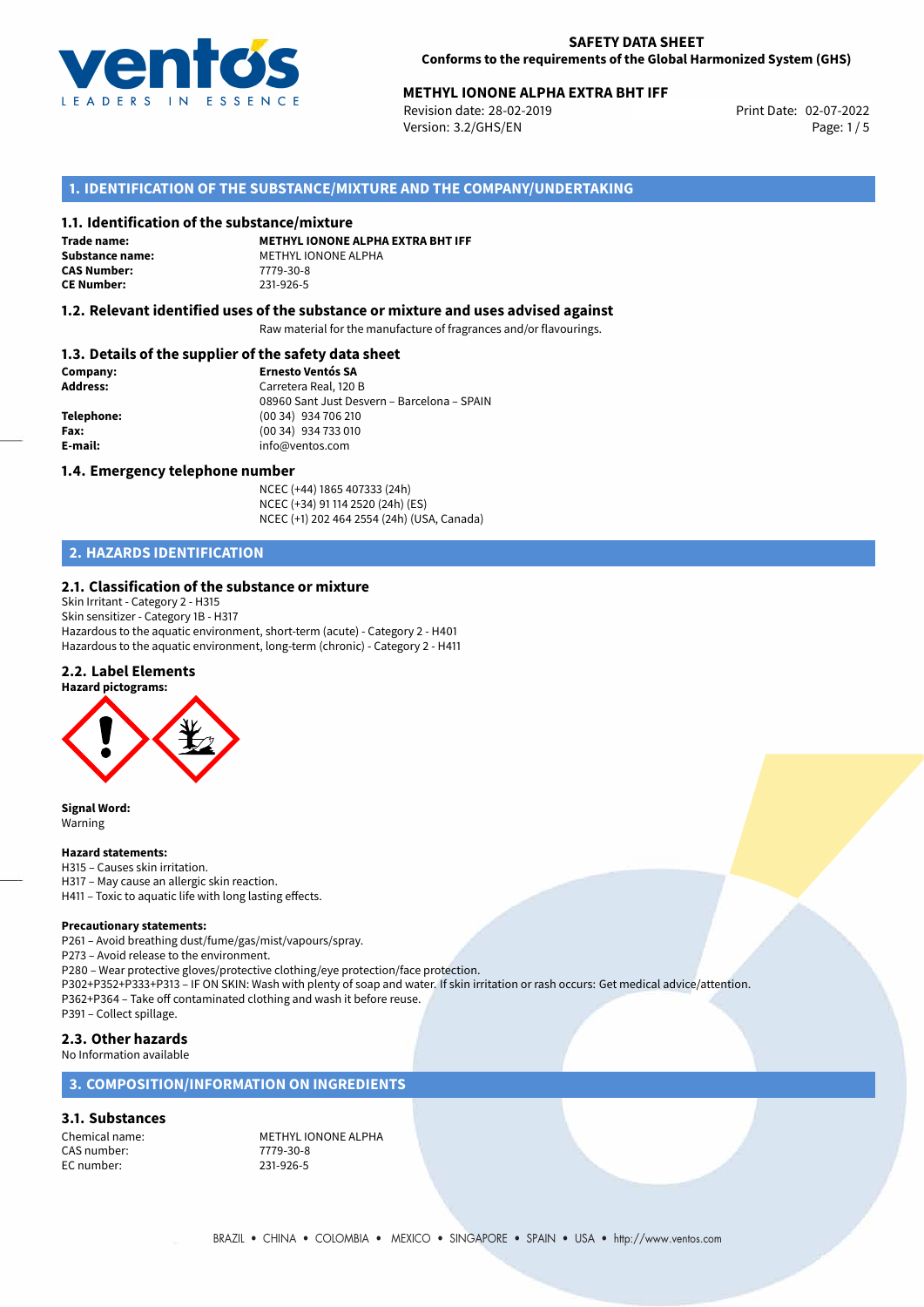

# **METHYL IONONE ALPHA EXTRA BHT IFF**<br>Revision date: 28-02-2019<br>Print Date: 02-07-2022

Revision date: 28-02-2019 Version: 3.2/GHS/EN Page: 2 / 5

#### **Hazardous constituents:**

| <b>Chemical Name</b>        | % (w/w)        | <b>CAS No</b><br><b>EC No</b> | <b>Classification according to GHS</b>                                                                                                                                                                                                     |
|-----------------------------|----------------|-------------------------------|--------------------------------------------------------------------------------------------------------------------------------------------------------------------------------------------------------------------------------------------|
| ALPHA-N-METHYLIONONE        | >50            | 7779-30-8<br>231-926-5        | Skin Irritant - Category 2 - H315<br>Skin sensitizer - Category 1B - H317<br>Hazardous to the aquatic environment, short-term (acute) - Category 2 - H401<br>Hazardous to the aquatic environment, long-term (chronic) - Category 2 - H411 |
| <b>BETA-N-METHYL IONONE</b> | $>10$ ; $<$ 25 | 127-43-5<br>204-843-7         | Skin Irritant - Category 2 - H315<br>Skin sensitizer - Category 1B - H317<br>Hazardous to the aquatic environment, short-term (acute) - Category 2 - H401<br>Hazardous to the aquatic environment, long-term (chronic) - Category 2 - H411 |
| ALPHA-ISOMETHYL IONONE      | $>10$ ; $<$ 25 | 127-51-5<br>204-846-3         | Skin Irritant - Category 3 - H316<br>Skin sensitizer - Category 1B - H317<br>Hazardous to the aquatic environment, short-term (acute) - Category 2 - H401<br>Hazardous to the aquatic environment, long-term (chronic) - Category 2 - H411 |
| BETA-ISOMETHYL IONONE       | $>1$ ; <10     | 79-89-0<br>201-231-1          | Skin Irritant - Category 2 - H315<br>Eye Irritant - Category 2B - H320<br>Hazardous to the aquatic environment, short-term (acute) - Category 2 - H401<br>Hazardous to the aquatic environment, long-term (chronic) - Category 2 - H411    |

[See the full text of the hazard statements in section 16.](#page-4-0)

# **3.2. Mixtures**

#### Not applicable.

### **4. FIRST-AID MEASURES**

#### **4.1. Description of necessary first aid measures**

| Ingestion:    | Rinse mouth with water.<br>Obtain medical advice.<br>Keep at rest. Do not induce vomiting.                                                           |
|---------------|------------------------------------------------------------------------------------------------------------------------------------------------------|
| Eye contact:  | In case of contact with eyes, rinse immediately with plenty of water for at least 15 minutes and seek medical advice.                                |
| Inhalation:   | Remove person to fresh air and keep at rest.<br>Seek immediate medical advice.                                                                       |
| Skin contact: | Take off immediately all contaminated clothing.<br>Thoroughly wash affected skin with soap and water.<br>Seek medical attention if symptoms persist. |

# **4.2. Most important symptoms and effects, both acute and delayed**

No information available.

# **4.3. Indication of any immediate medical attention and special treatment needed**

No information available.

# **5. FIRE-FIGHTING MEASURES**

#### **5.1. Extinguishing Media**

Water spray, carbon dioxide, dry chemical powder or appropriate foam. For safety reasons do not use full water jet.

#### **5.2. Special hazards arising from the substance or mixture**

Known or Anticipated Hazardous Products of Combustion: Emits toxic fumes under fire conditions.

#### **5.3. Advice for firefighters**

High temperatures can lead to high pressures inside closed containers. Avoid inhalation of vapors that are created. Use appropriate respiratory protection. Do not allow spillage of fire to be poured into drains or watercourses. Wear self-contained breathing apparatus and protective clothing.

# **6. ACCIDENTAL RELEASE MEASURES**

# **6.1. Personal precautions, protective equipment and emergency procedures**

Evacuate surronding areas. Ensure adequate ventilation. Keep unnecessary and unprotected personnel from entering. Do not breathe vapor/spray. Avoid contact with skin and eyes. Information regarding personal protective measures: see section 8.

# **6.2. Environmental precautions**

To avoid possible contamination of the environment, do not discharge into any drains, surface waters or groundwaters.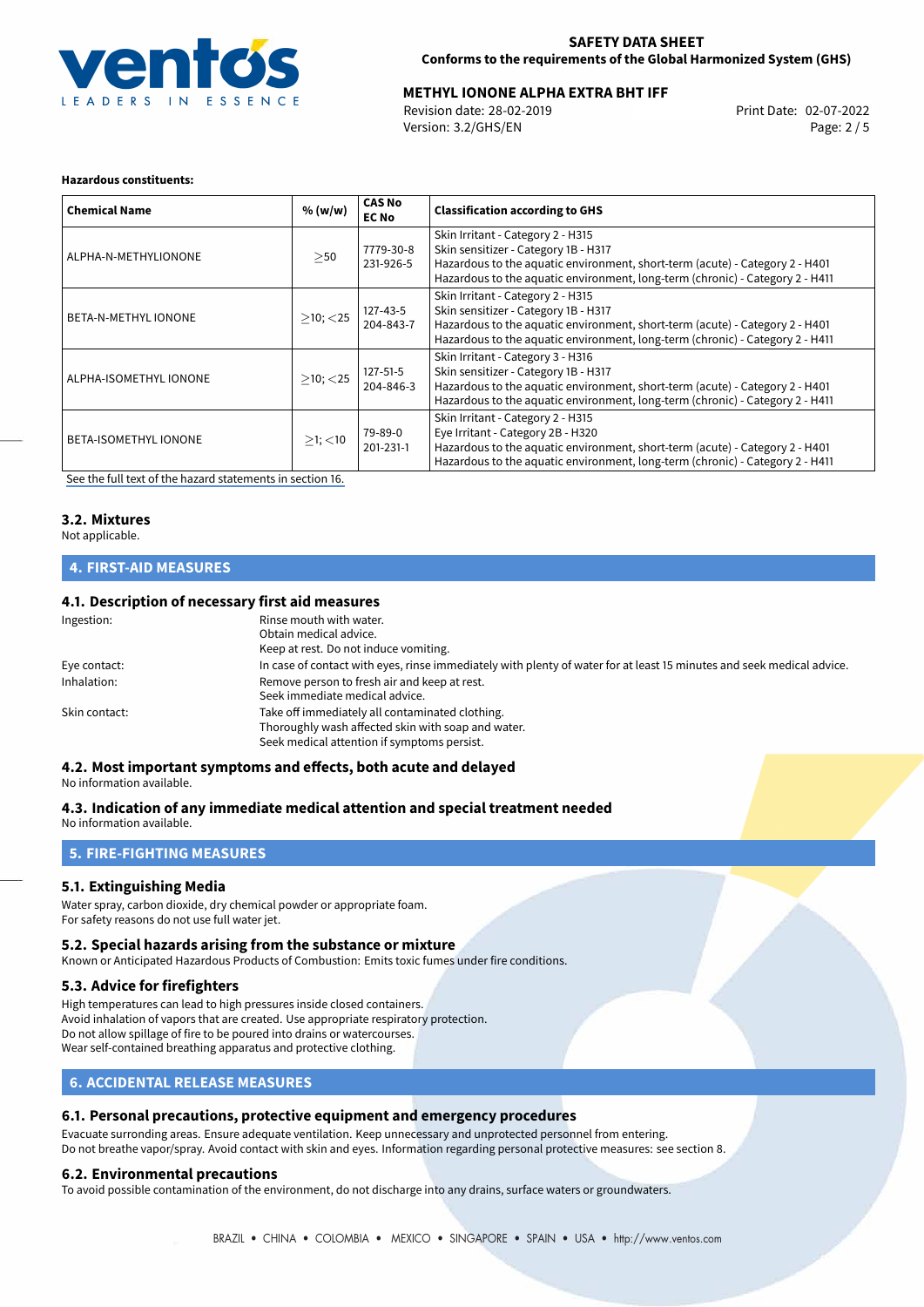

# **METHYL IONONE ALPHA EXTRA BHT IFF**<br>Revision date: 28-02-2019<br>Print Date: 02-07-2022

Revision date: 28-02-2019 Version: 3.2/GHS/EN Page: 3 / 5

# **6.3. Methods and materials for containment and cleaning up**

Cover with an inert, inorganic, non-combustible absorbent material (e.g. dry-lime, sand, soda ash). Place in covered containers using non-sparking tools and transport outdoors. Avoid open flames or sources of ignition (e.g. pilot lights on gas hot water heater). Ventilate area and wash spill site after material pickup is complete.

#### **6.4. Reference to other sections**

Information regarding exposure controls, personal protection and disposal considerations can be found in sections 8 and 13.

#### **7. HANDLING AND STORAGE**

#### **7.1. Precautions for safe handling**

Do not store or handle this material near food or drinking water. Do not smoke. Avoid contact with the eyes, skin and clothing. Wear protective clothing and use glasses. Observe the rules of safety and hygiene at work. Keep in the original container or an alternative made from a compatible material.

#### **7.2. Conditions for safe storage, including any incompatibilities**

Store in tightly closed and preferably full containers in a cool, dry and ventilated area, protected from light. Keep away from sources of ignition (e.g. hot surfaces, sparks, flame and static discharges). Keep away from incompatible materials (see section 10).

#### **7.3. Specific end use(s)**

No information available.

#### **8. EXPOSURE CONTROLS AND PERSONAL PROTECTION**

#### **8.1. Control parameters**

Components with occupational exposure limits: None known.

#### **8.2. Exposure controls**

Measures should be taken to prevent materials from being splashed into the body. Provide adequate ventilation, according to the conditions of use. Use a mechanical exhaust if required.

#### **8.3. Individual protection measures, such as personal protective equipment**

| Eye/Face protection:             | Chemical safety goggles are recommended. Wash contaminated goggles before reuse.                                                            |
|----------------------------------|---------------------------------------------------------------------------------------------------------------------------------------------|
| Hand Protection:                 | Chemical-resistant gloves are recommended. Wash contaminated gloves before reuse.                                                           |
| Body protection:                 | Personal protective equipment for the body should be selected based on the task being performed and the risks<br>involved.                  |
| Respiratory Protection:          | In case of insufficient ventilation, use suitable respiratory equipment.                                                                    |
| Environmental exposure controls: | Emissions from ventilation or process equipment should be checked to ensure they comply with environmental<br>protection legislation.       |
|                                  | In some cases, filters or engineering modifications to the process equipment will be necessary to reduce emissions to<br>acceptable levels. |

## **9. PHYSICAL AND CHEMICAL PROPERTIES**

#### **9.1. Information on basic physical and chemical properties**

| Appearance:                         | Liquid                       |
|-------------------------------------|------------------------------|
| Colour:                             | Conforms to standard         |
| Odour:                              | Conforms to standard         |
| Odour theshold:                     | Not determined               |
| pH:                                 | Not determined               |
| Melting point/freezing point:       | Not determined               |
| Boling point/boiling range:         | Not determined               |
| Flash point:                        | 94 $^{\circ}$ C              |
| Evaporation rate:                   | Not determined               |
| Flammability:                       | Not determined               |
| Lower flammability/Explosive limit: | Not determined               |
| Upper flammability/Explosive limit: | Not determined               |
| Vapour pressure:                    | $0,04$ hPa (20 $^{\circ}$ C) |
| Vapour Density:                     | Not determined               |
| Density:                            | 0,925-0,931 g/mL (20°C)      |
| Relative density:                   | $0,925 - 0,931(20°C)$        |
| Water solubility:                   | <b>INSOLUBLE IN WATER</b>    |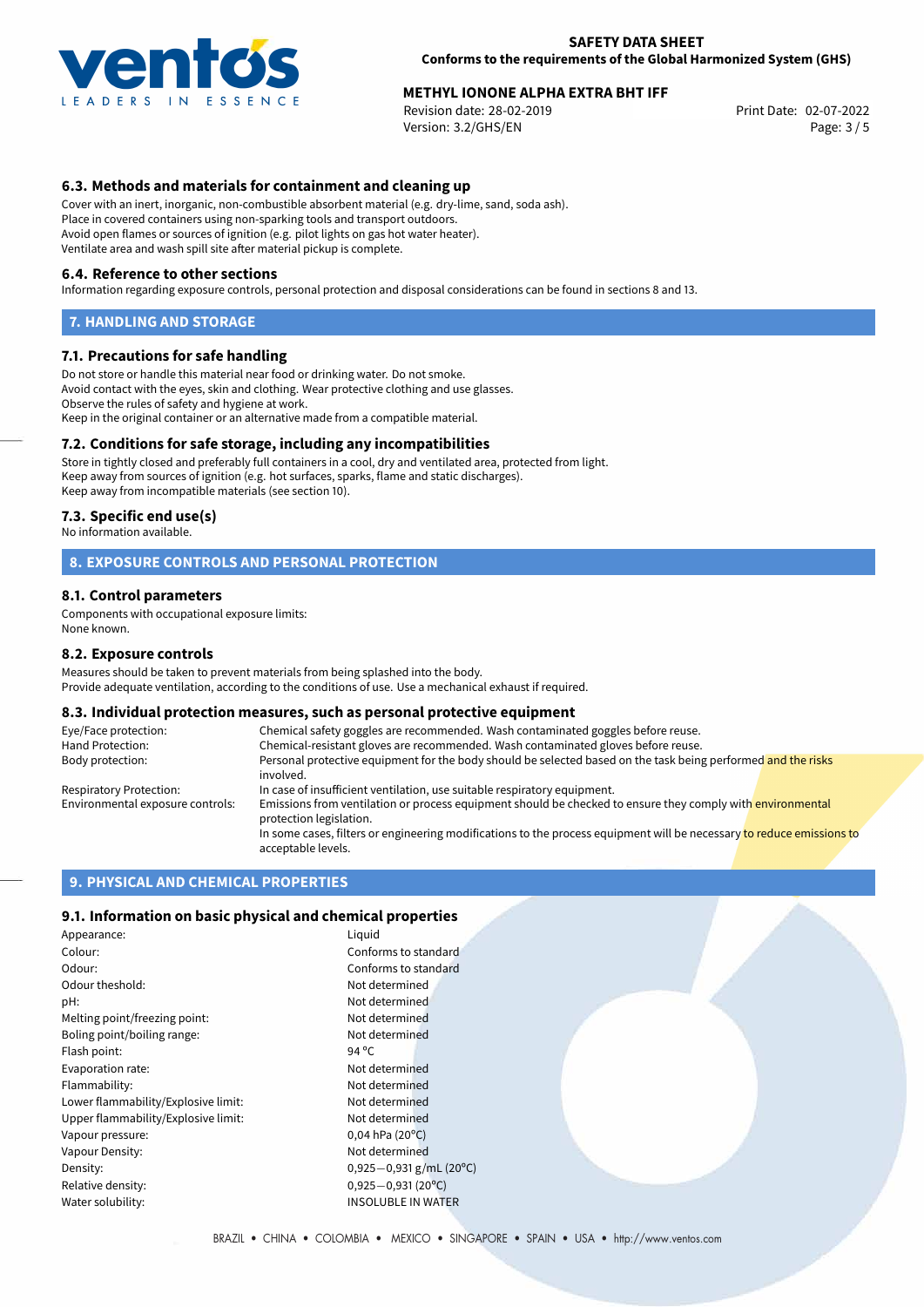

# **METHYL IONONE ALPHA EXTRA BHT IFF**<br>Revision date: 28-02-2019<br>Print Date: 02-07-2022

Revision date: 28-02-2019 Version: 3.2/GHS/EN Page: 4 / 5

Solubility in other solvents: SOLUBLE IN ETHANOL Partition coefficient n-octanol/water: Not determined Auto-ignition temperature: Not determined Decomposition temperature: Not determined Viscosity, dynamic: Not determined Viscosity, kinematic: Not determined Explosive properties: Not determined Oxidising properties: Not determined

# **10. STABILITY AND REACTIVITY**

#### **10.1. Reactivity**

No hazardous reactions if stored and handled as prescribed/indicated.

#### **10.2. Chemical stability**

The product is stable if stored and handled as prescribed/indicated.

#### **10.3. Possibility of hazardous reactions**

No hazardous reactions if stored and handled as prescribed/indicated.

#### **10.4. Conditions to Avoid**

Conditions to Avoid: Excessive heat, flame or other ignition sources.

#### **10.5. Incompatible materials**

Avoid contact with strong acids and bases and oxidizing agents.

#### **10.6. Hazardous decomposition products**

During combustion may form carbon monoxide and unidentified organic compounds.

# **11. TOXICOLOGICAL INFORMATION**

| Acute toxicity                    | Based on the data available, the criteria for classification are not met. |  |
|-----------------------------------|---------------------------------------------------------------------------|--|
| Skin corrosion/irritation         | Causes skin irritation.                                                   |  |
| Serious eye damage/irritation     | Based on the data available, the criteria for classification are not met. |  |
| Respiratory or skin sensitisation | May cause an allergic skin reaction.                                      |  |
| Germ cell mutagenicity            | Based on the data available, the criteria for classification are not met. |  |
| <b>Carcinogenicity</b>            | Based on the data available, the criteria for classification are not met. |  |
| Reproductive toxicity             | Based on the data available, the criteria for classification are not met. |  |
| <b>STOT-single exposure</b>       | Based on the data available, the criteria for classification are not met. |  |
| <b>STOT-repeated exposure</b>     | Based on the data available, the criteria for classification are not met. |  |
| Aspiration hazard                 | Based on the data available, the criteria for classification are not met. |  |

# **12. ECOLOGICAL INFORMATION**

#### **12.1. Toxicity**

**Assessment:** Toxic to aquatic life with long lasting effects. **Experimental/calculated data:** No information available.

#### **12.2. Degradability** No information available.

#### **12.3. Bioaccumulative potential**

No information available.

#### **12.4. Soil mobility** No information available.

**12.5. Other adverse effects**

# See also sections 6, 7, 13 and 15

Do not allow to get into waste water or waterways.